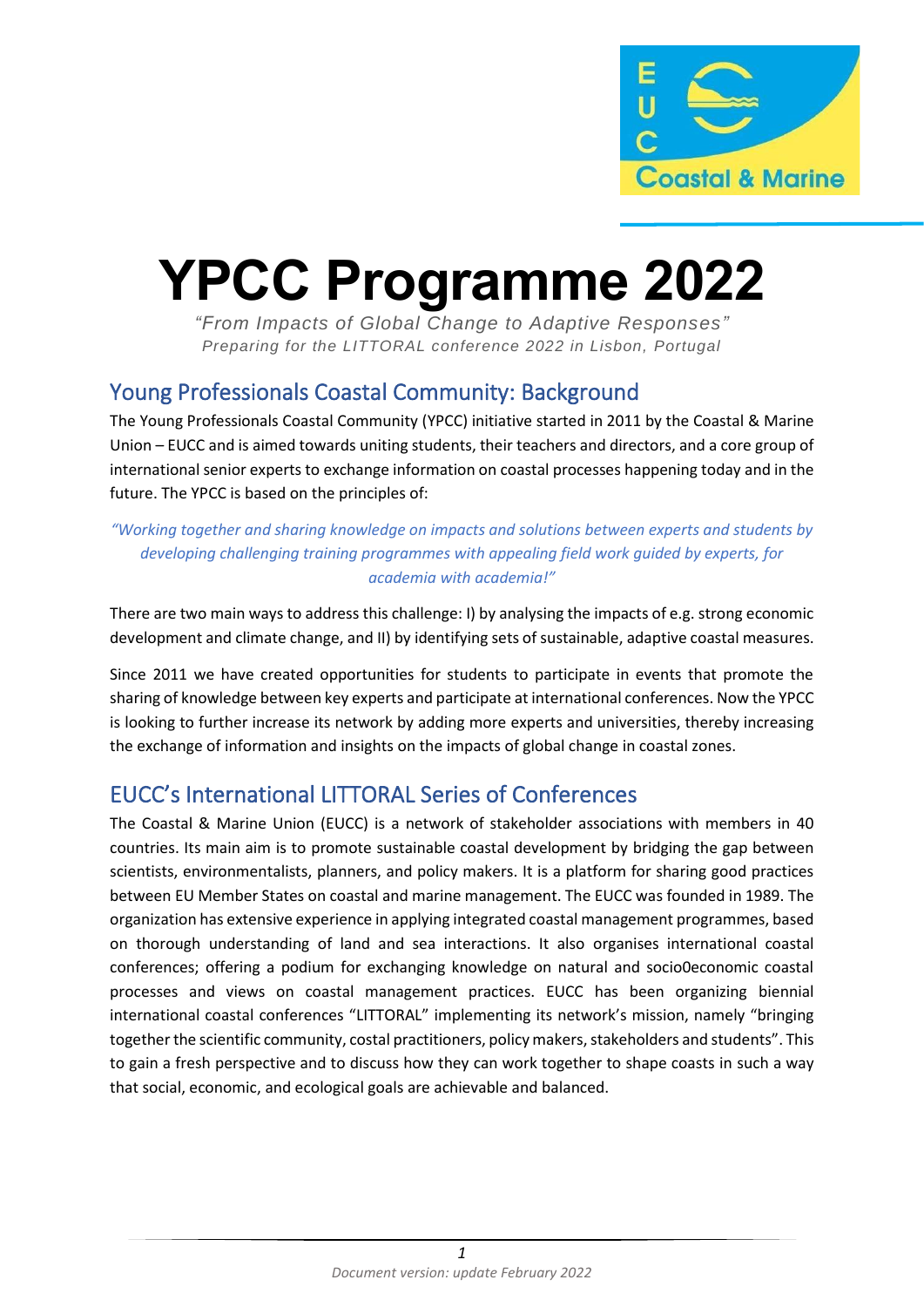

## YPCC programme at LITTORAL conferences

In 2012, YPCC initiated our programme "From Impacts of Global Change to Adaptive Responses" in which groups of students from different universities participated at the international conference LITTORAL in Ostend, Belgium. Students from four different international Universities prepared cases dealing with the future development of a particular coastal area. They actively presented their findings during a dedicated YPCC workshop or plenary presentation at the conference. This project was very successful and therefore repeated in 2014, 2016, 2017 and 2018 during the LITTORAL conferences in Klaipeda (Lithuania), Biarritz (France), Liverpool (United Kingdom), and Leeuwarden (the Netherlands). During all conferences the programme received great enthusiasm from both students as well as visiting experts at the conference. Because of the successful student participation in all these years the aim is to continue the programme in future years and expand the pool of universities and international senior experts even further. This will culminate in the envisioned student participation during the international conference [LITTORAL Lisbon 2022.](https://www.littoral22.com/)

## "YPCC: From Impacts of Global Change to Adaptive Responses"

The programme entails an assignment for students to analyse and find adaptive measures to cope with the potential impacts of global change on 'their own stretch of coasts' and consider the estimated impacts of climate change for the next 100 years. Research of the students should preferable be performed within the curriculum of the university, however, it can also be performed as an extracurricular activity. A random grab of examples of case studies that were presented during LITTORAL in the past are (digital versions can be found on [http://www.ypcc.eu\)](http://www.ypcc.eu/):

- A management plan for sustainable coastal defence in Groningen, the **Netherlands**
- Coastal hazards due to climate change on the Baltic coast in **Lithuania**
- Intertidal boulder bio0diversity field monitoring and statistical study of extreme storm events on the Basque coast facilitating impact studies of Climate Change, **France**

## Programme in short: From Terschelling to Lisbon – 2022!

The programme starts with a short introductory video to enthuse students about the programme. After this the university will have to select a group of students who will be participating in the programme. The selected students will then be invited to the Dutch Wadden Sea island of Terschelling to attend a three-day excursion<sup>1</sup>. During the excursion several lectures and field trips related to coastal challenges will be given. During the excursion students will present a draft of their idea for their case study to present at the LITTORAL conference 2022 in Lisbon. After this the students will be appointed a mentor to assist them in creating their report a presentation for LITTORAL and a 'third product' (e.g. poster/video/podcast). After the LITTORAL conference the students and their mentors will be asked to write a short summary of their report and about their conference experiences. This material will be

 $1$  Due to Covid-19 preparations have been very ad-hoc this year, resulting in only University of Applied Sciences VHL is able to participate in the three-day excursion to Terschelling.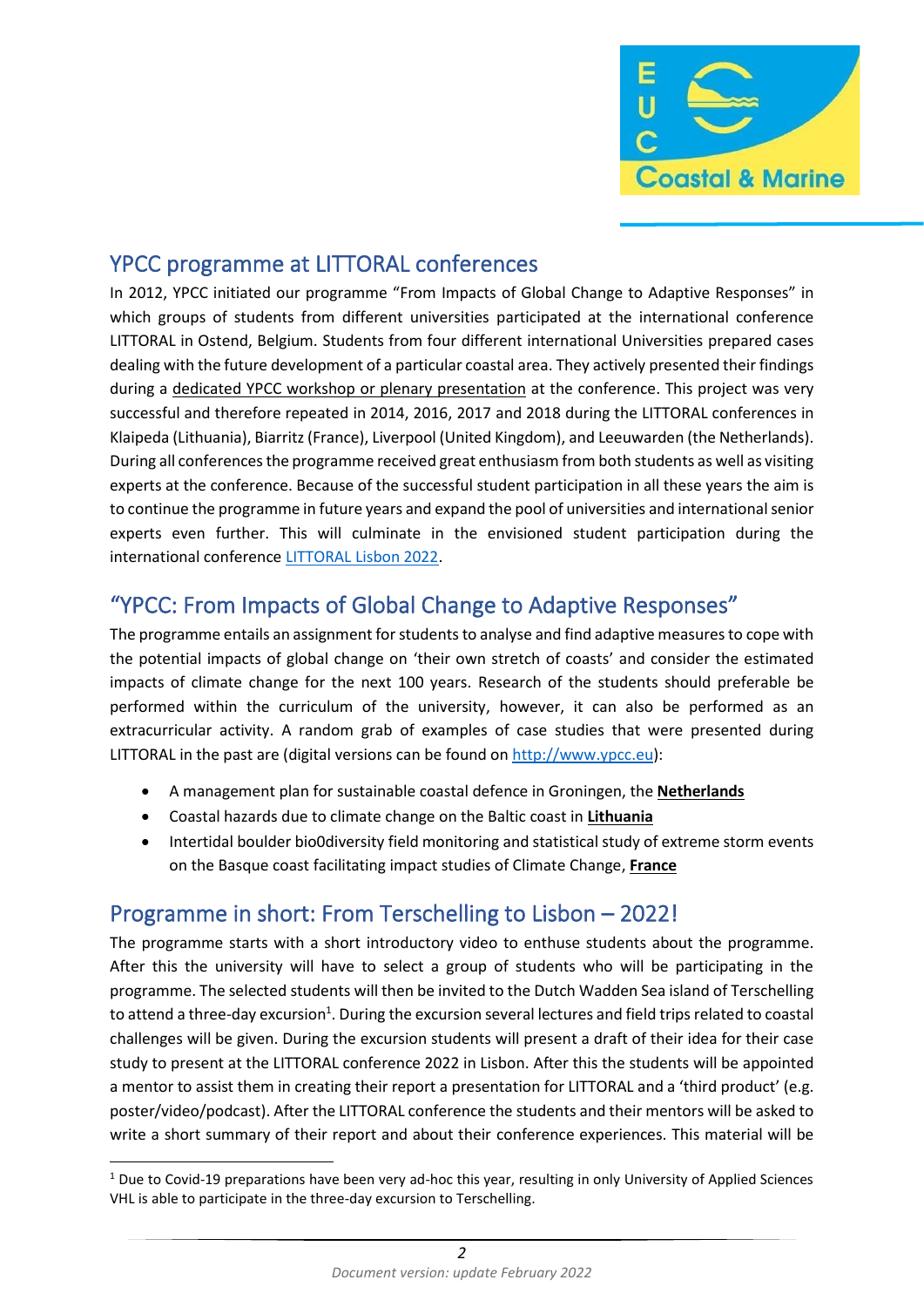

incorporated into a YPCC Brochure 2022, which will be distributed to participating universities, LITTORAL attendees, and the EUCC and YPCC network.

### Timeline: From Terschelling to Lisbon

To successfully complete the programme the participating universities will have to commit to a timeline (Figure 1), which is presented in the figure below. Before participation at LITTORAL conference the students will be required to produce a research report, prepare a presentation and a 'third product'. This product can be anything from a poster to a video or an interactive activity with the audience at LITTORAL.





## Added value for students

The programme aims at adding value to young professionals resume by asking them to identify and solve real-world challenges. Some of the added values for students that participate in the programme:

- Gain/improve knowledge on the impacts of climate change and sea level rise.
- Gain experience performing correct scientific research with supervision from both the university as well as a pool of international senior experts.
- Have the ability to enlarge their scope, learn about current 'hot topics' in their future field, and strengthen their (international) network by traveling to and attending the LITTORAL conference 2022 in Lisbon, Portugal.
- Gain experience with presenting scientific findings before an international audience of scientists, policymakers, and stakeholders at the LITTORAL conference.
- The ability to participate during one or more excursions with various topics during the LITTORAL conference with guidance of a local expert.
- Publicise a summary of their case study in the YPCC Brochure which will be distributed to participating universities, LITTORAL attendees, and the EUCC and YPCC network.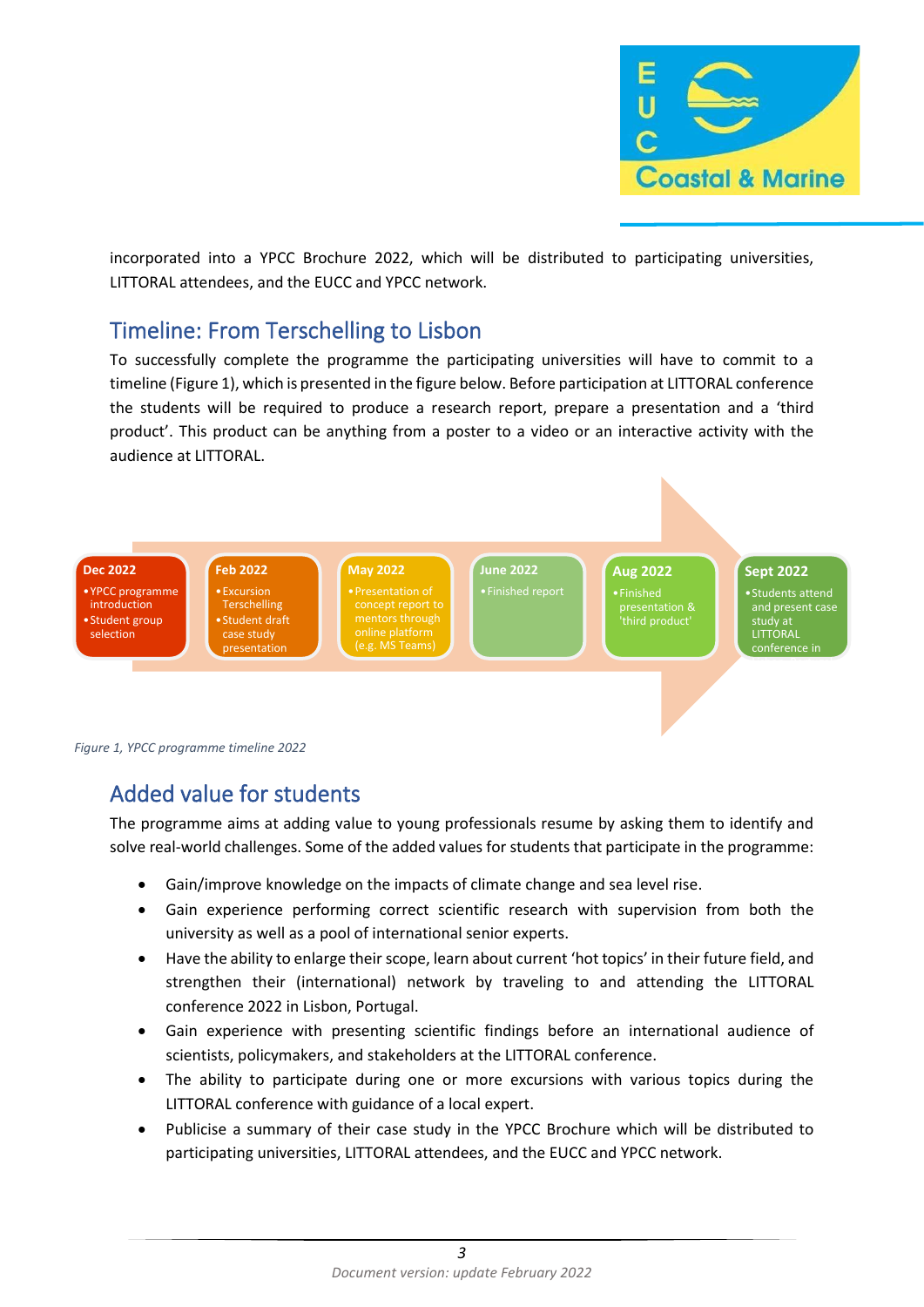

## Responsibilities

To participate at LITTORAL, the following responsibilities will have to be committed by the three partners:

#### YPCC provides

- An introductory workshop on climate change, the impacts of climate change, and adaptive measures to challenge the impacts of climate change on Terschelling<sup>2</sup>
- A network of senior experts to provide students with help and information
- Logistical support on site of LITTORAL conference.
- Publicity for the case studies and universities at LITTORAL conference.
- A brochure of student achievements at LITTORAL dispersed amongst the Universities and the YPCC international network of senior experts.

#### University should provide:

- A group of at least 2 and a maximum of 4 students per group
- 1 or 2 teachers/mentors to accompany students during their case study.
- Minimum number of hours for students to work on their case study.
- Minimum number of hours for teachers/mentors to accompany students.
- Time for teachers/mentors to attend meetings to progress student case study.
- Time for students and teachers/mentors to travel to and attend the YPCC introductory workshop<sup>2</sup>.
- Time for students and teachers/mentors to travel to and attend the LITTORAL conference in Lisbon 2022 from the  $12^{th}$  to the  $16^{th}$  of September.
- Financial contribution to travel, accommodation and YPCC brochure.

Students provide:

- Attendance at the YPCC introductory workshop on the island of Terschelling<sup>2</sup>
- A case study on 'their stretch of coast' taking into account roughly 50 to 100 years of climate change, all within their own expertise. This case study includes:
	- o A research report,
	- o A presentation of their findings with a maximum duration of 20 minutes, and
	- o A third product (poster/video/podcast/interactive activity)
- A short summary of their work for the LITTORAL brochure.
- A short summary of the student experience for the LITTORAL brochure.

<sup>&</sup>lt;sup>2</sup> Due to Covid-19 preparations have been very ad-hoc this year, resulting in only University of Applied Sciences VHL is able to participate in the three-day excursion to Terschelling.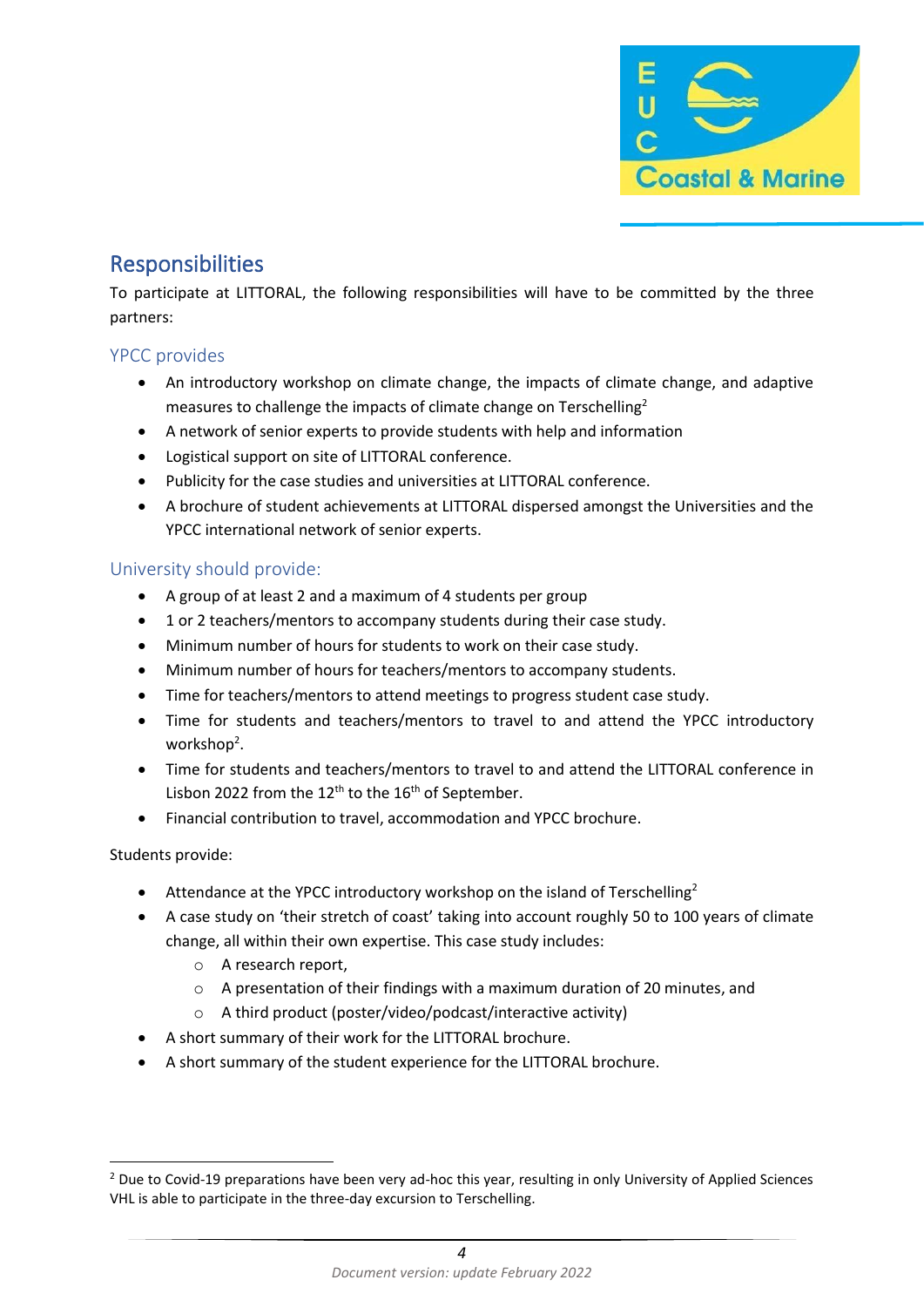

## Division of costs

In order to make this programme a reality there are costs involved that will have to be shared between the YPCC programme and the participants. An overview of the division of costs is given in Table 1.

*Table 1, Division of costs*

| <b>Description of costs</b>                     | YPCC | <b>University</b> |
|-------------------------------------------------|------|-------------------|
| <b>Travel to Excursion Terschelling</b>         |      |                   |
| <b>Lectures</b>                                 |      |                   |
| Travel to LITTORAL 2022, Lisbon                 |      |                   |
| <b>Registration fees for LITTORAL 2022</b>      |      |                   |
| <b>Accommodation at LITTORAL 2022</b>           |      |                   |
| YPCC Brochure (editing, printing, distributing) |      |                   |

Since costs can vary depending on the travel distance and the desired type of accommodation we are at this point unable to make an estimate of these costs. Popular websites for affordable traveling and accommodation are: [http://www.skyscanner.net](http://www.skyscanner.net/) an[d http://www.edreams.com.](http://www.edreams.com/)

We advise participants to book and plan their trip in advance to prevent high costs of last minute arrangements.

## Final Note

The above describes all required information to participate in the programme "From Impacts of Global Change to Adaptive Responses".

We invite universities to contact the YPCC programme coordinator to confirm their participation and we are always happy to answer any questions.